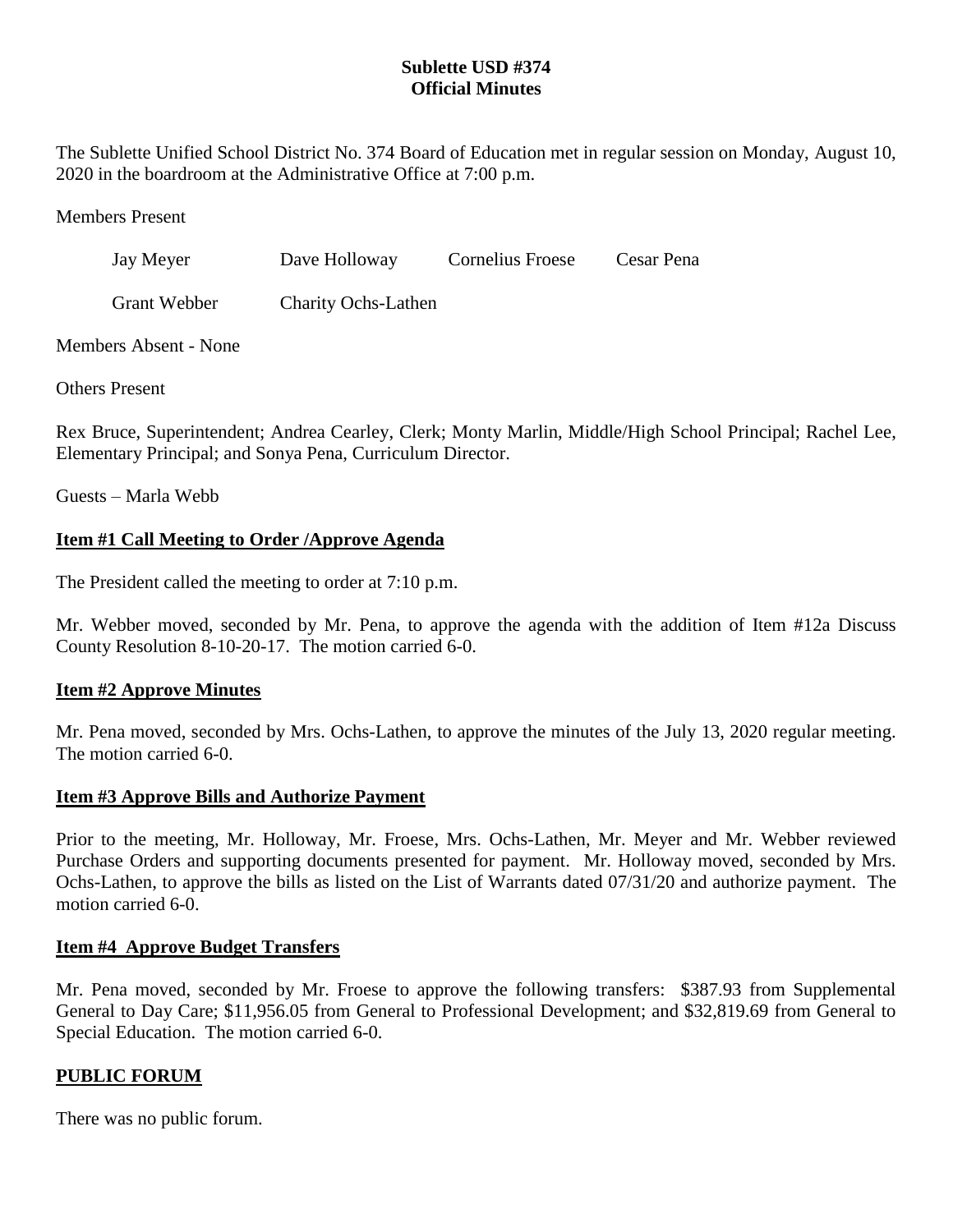Board Minutes Page 2 August 10, 2020

## **Reports**

### Curriculum/Accreditation

Mrs. Pena reported she will hold the ESL Praxis prep on August  $18<sup>th</sup>$  and  $20<sup>th</sup>$ . She has also been working on the professional development for the in-services coming up before school starts.

### **Principals**

Mr. Marlin presented the updated 2020-2021 Middle/High School Student Handbook along with a COVID-19 Information addendum. Discussion was held on how the fall athletics may look and the school re-opening procedures and guidelines. Last week's enrollment went good. The high school enrollment last year was 127 students and this year we currently have 120 enrolled. The middle school enrollment last year was 70 students and this year we currently have 62 enrolled. Mr. Marlin reported on the numbers out for the fall sports.

Mrs. Lee presented the updated 2020-2021 Elementary Student Handbook including a COVID-19 Operations addition and a detailed grade level adjusted schedule for this school year. The elementary enrollment of 204 currently is down from last year by about 30 students; however, of that 30, 18 have moved and 5 are being home-schooled. Mrs. Lee is planning to have a Parents Meeting on Tuesday, August 11<sup>th</sup> at 7:00 p.m. to answer some more questions that might have come up since their last meeting.

### Activities Director

Mr. Carter was not present. Mr. Marlin gave the activities report.

### SWPRSC/HPEC

Mr. Meyer reported on the SWPRSC Board meeting. Mrs. Ochs-Lathen gave the HPEC report.

#### Superintendent:

Mr. Bruce reported on the SPARK Covid-19 funding which the County has received over \$800,000 to reimburse entities for Covid-19 related expenses. He has turned in \$166,000 for reimbursement.

#### **Item #5 Technology Discussion**

Mr. Pena brought up the possibility of needing "hot spots" throughout the town for internet access if the need for distance learning would come up again.

### **Item #6 Marla Webb/Centera Bank Programs**

Mrs. Marla Webb from Centera Bank was present to discuss the Save for America program and a new K-12 financial literacy program sponsored by the Kansas Council for Economic Education that would be similar to the previous Everfi program.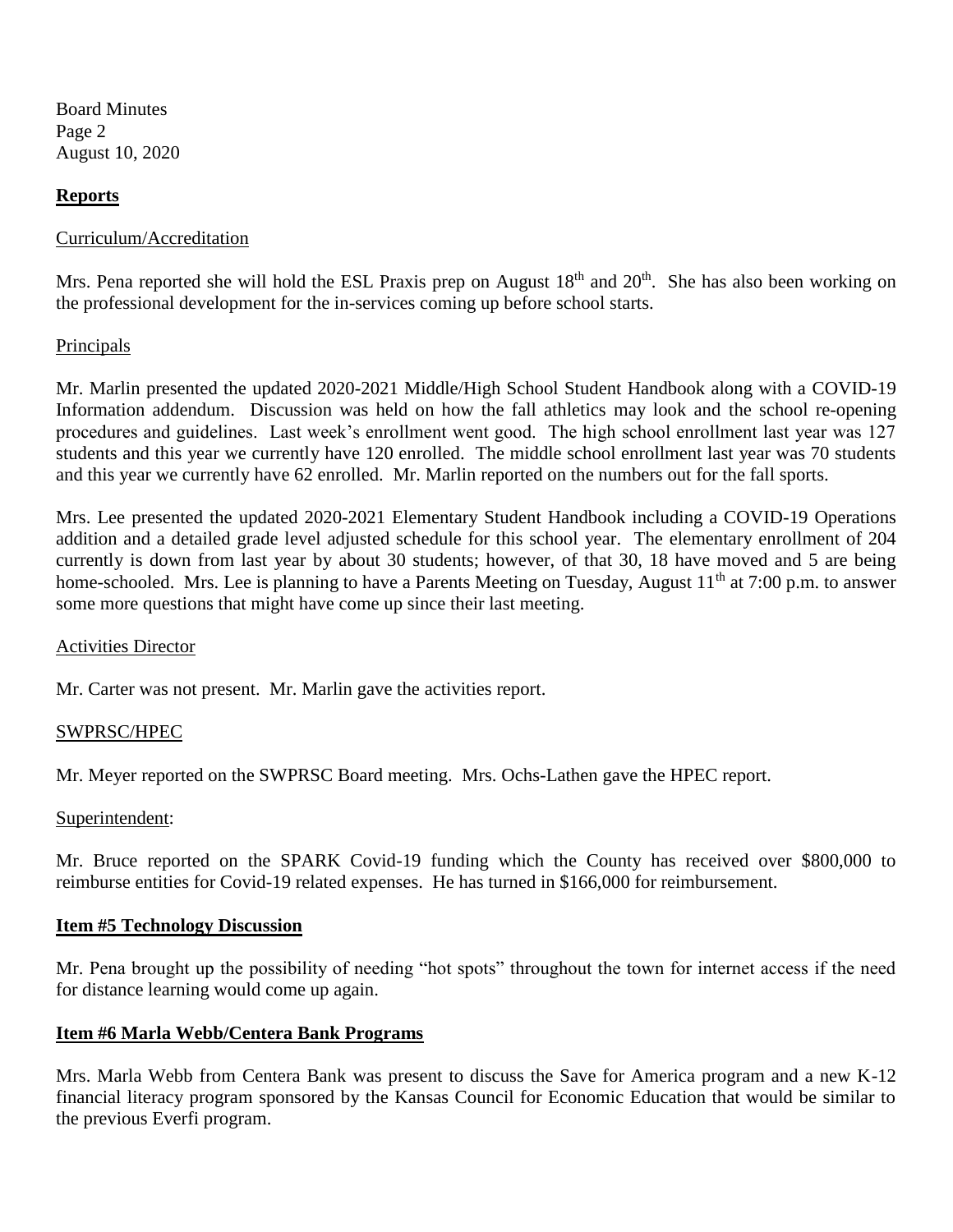Board Minutes Page 3 August 10, 2020

## **Item #7 Executive Session – Non-Elected Personnel**

Mr. Webber moved, seconded by Mr. Pena, to go into executive session to discuss an individual employee's performance and a potential new employee, pursuant to the non-elected personnel exemption under KOMA, to include Mr. Bruce in executive session, and to reconvene to open session at 8:15 p.m. The motion carried 6-0.

The Board reconvened to open session at 8:15 p.m.

Mr. Webber moved, seconded by Mr. Pena, to go into executive session to discuss an individual employee's performance and a potential new employee, pursuant to the non-elected personnel exemption under KOMA, to include Mr. Bruce in executive session, and to reconvene to open session at 8:30 p.m. The motion carried 6-0.

The Board reconvened to open session at 8:30 p.m.

#### **Item #8 Contract Approval**

Mr. Webber moved, seconded by Mr. Froese, to accept the contract of Bernie Leverett as High School Science teacher. The motion carried 6-0.

#### **Item #9 Approve Coronavirus Relief Fund Resolution**

Mr. Holloway moved, seconded by Mr. Pena, to approve the USD 374 Coronavirus Relief Fund Resolution. The motion carried 6-0.

### **Item #10 Approve District Offer for Negotiations**

Mr. Webber moved, seconded by Mr. Froese, to approve the district offer for Negotiations for the 2020-2021 school year as presented in the negotiation letter dated July 14, 2020. The motion carried 6-0.

### **Item #11 Guidance for Filling Board Position**

Discussion was held on how the Board wanted to proceed with filling the open position. A Letter of Interest from Lee Mason was read to the Board.

Mr. Webber moved, seconded by Mr. Pena, to appoint Lee Mason to fill the open position on the Board of Education of USD #374. The motion carried 6-0.

### **Item #12 Approve District Re-Opening Plan**

Mr. Holloway moved, seconded by Mr. Pena, to require masks to be worn by students and staff at all times when social distancing cannot be maintained. The motion carried 6-0.

Mr. Holloway moved, seconded by Mrs. Ochs-Lathen, to approve the District Re-Opening Plan. The motion carried 6-0.